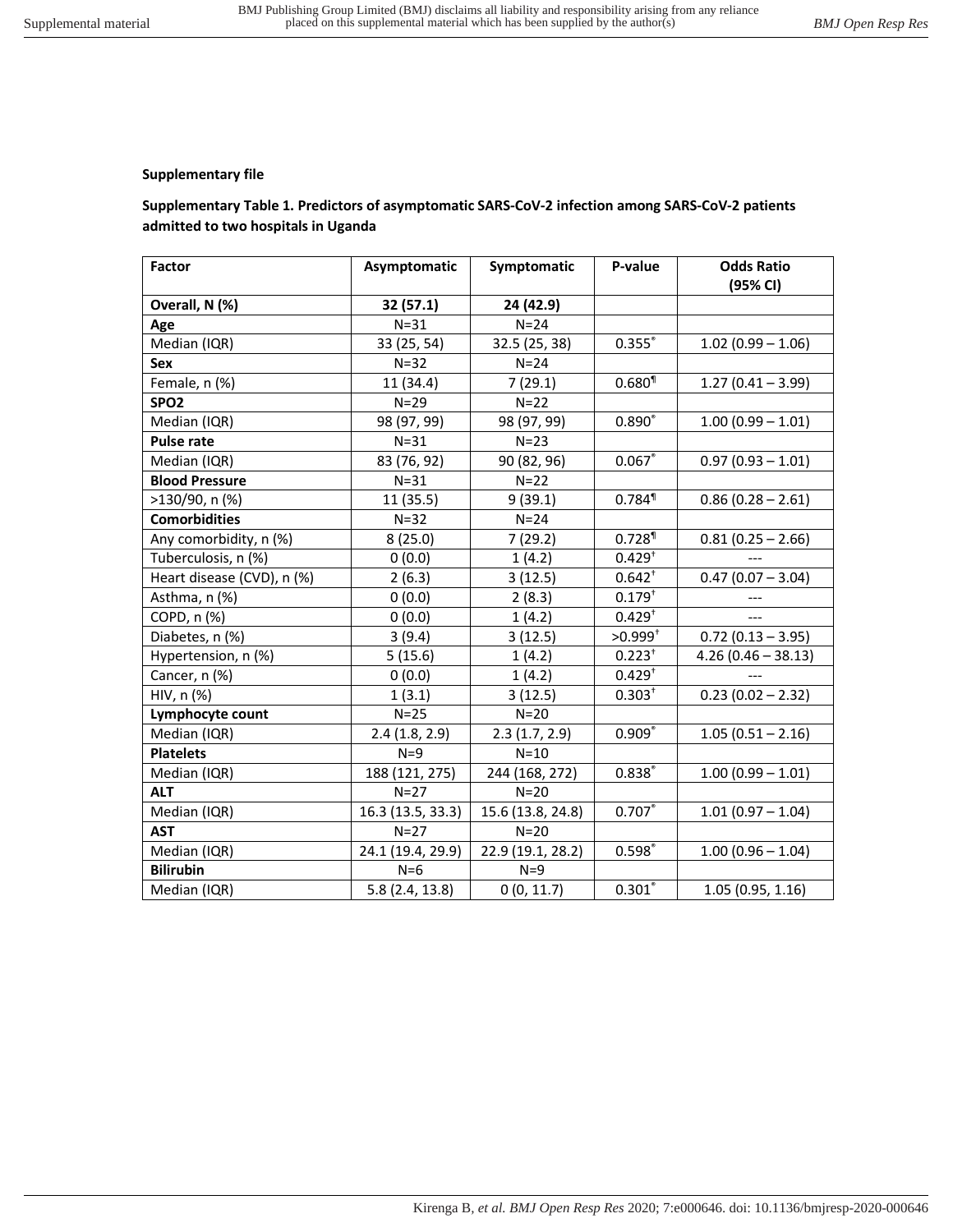## **Supplementary Table 2. Hdroxychloroquine side effects among SARS-CoV-2 patients admitted to two hospitals in Uganda by site**

| Side effect (at least once during | All         | <b>Mulago</b>   | <b>Entebbe</b>  | $p$ -value $†$                    |
|-----------------------------------|-------------|-----------------|-----------------|-----------------------------------|
| follow up)                        | n (%)       | <b>Hospital</b> | <b>Hospital</b> |                                   |
|                                   | $N=50$      | n (%)           | n (%)           |                                   |
|                                   |             | $N=22$          | $N=28$          |                                   |
| Diarrhea                          | 3(6.0)      | 2(9.1)          | 1(3.6)          | 0.576                             |
| Vomiting                          | 2(4.0)      | 1(4.6)          | 1(3.6)          | >0.999                            |
| Nausea                            | 4(8.0)      | 1(4.6)          | 3(10.7)         | 0.621                             |
| Abdominal pain                    | 4(8.0)      | 1(4.6)          | 3(10.7)         | 0.621                             |
| Loss of appetite                  | 3(6.0)      | 1(4.6)          | 2(7.1)          | >0.999                            |
| Jaundice                          | 1(2.0)      | $\mathbf 0$     | 1(3.6)          | >0.999                            |
| Aspartate aminotransferase >40    | 5(10.0)     | 4(18.2)         | 1(3.6)          | 0.155                             |
| U/liter                           |             |                 |                 |                                   |
| Alanine aminotransferase >40      | 6(12.0)     | 5(22.7)         | 1(3.6)          | 0.075                             |
| U/liter                           |             |                 |                 |                                   |
| Total bilirubin >17.1 µmol/liter  | 12 (24.0)   | 2(9.1)          | 10 (35.7)       | 0.045                             |
| Headache                          | 2(4.0)      | 1(4.6)          | 1(3.6)          | >0.999                            |
| <b>Dizziness</b>                  | 1(2.0)      | 0               | 1(3.6)          | >0.999                            |
| Ringing in your ears              | 0           | 0               | 0               | $\overline{\phantom{a}}$          |
| <b>Blurred vision</b>             | 0           | 0               | $\pmb{0}$       | $---$                             |
| Palpitations                      | 0           | 0               | 0               | $---$                             |
| Bradycardia                       | 1(2.0)      | 1(4.6)          | 0               | 0.440                             |
| New onset Hypertension            | 4(8.0)      | 4(18.2)         | 0               | 0.032                             |
| Fatigue                           | 2(4.0)      | 1(4.6)          | 1(3.6)          | >0.999                            |
| Joint or muscle pain              | 2(4.0)      | 0               | 2(7.1)          | 0.497                             |
| Rash, pruritus                    | 3(6.0)      | 1(4.6)          | 2(7.1)          | >0.999                            |
| Pigmentary changes in skin and    | 0           | 0               | 0               | $\qquad \qquad - -$               |
| mucous membranes                  |             |                 |                 |                                   |
| New onset Fever                   | $\mathbf 0$ | $\Omega$        | $\mathbf 0$     | $\overline{a}$                    |
| White cell count, count           | 6(12.0)     | 5(22.7)         | 1(3.6)          | 0.075                             |
| ≤4000/mm3                         |             |                 |                 |                                   |
| thrombocytopenia, count           | 5(10.0)     | 2(9.1)          | 3(10.7)         | >0.999                            |
| <150,000 per mm3                  |             |                 |                 |                                   |
| Lymphopenia, count ≤1500/mm3      | 0           | $\Omega$        | $\Omega$        | $---$                             |
| Neutropenia                       | 22 (44.0)   | 10(45.5)        | 12 (42.9)       | $0.854$ <sup><math>%</math></sup> |
| Hypoglycemia                      | 2(4.0)      | 1(4.6)          | 1(3.6)          | >0.999                            |
| <b>Affect liability</b>           | 5(10.0)     | 5(22.7)         | 0               | 0.012                             |
| Corrected QT interval (QTc) >60   | 0           | 0               | 0               | $\qquad \qquad - -$               |
| ms                                |             |                 |                 |                                   |
| Atrioventricular block            | 1(2.0)      | 1(4.6)          | 0               | 0.440                             |